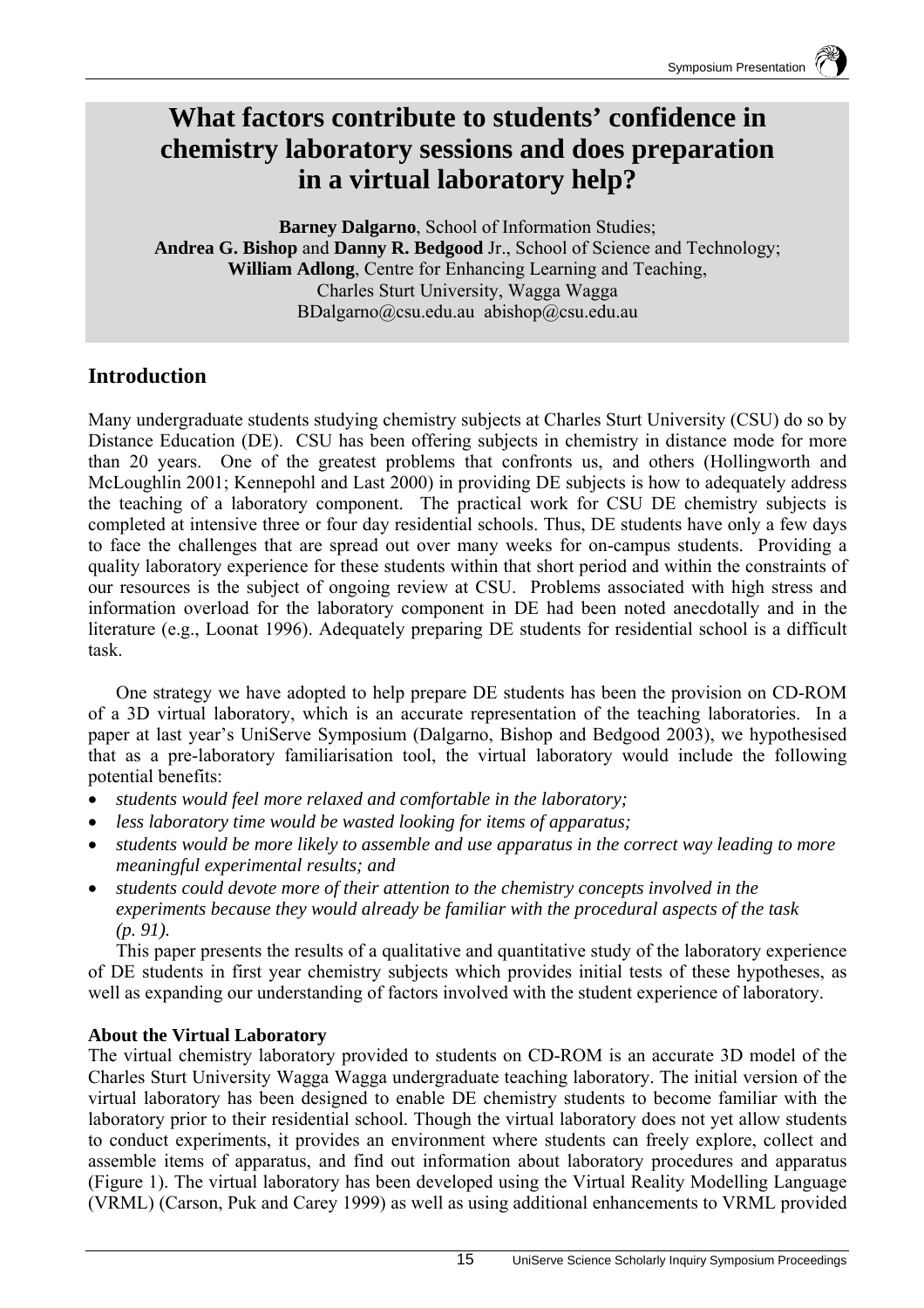

by the Blaxxun Contact VRML Browser (Blaxxun Technologies 2004). Blaxxun Contact runs within a web browser such as Internet Explorer, but can be run full-screen so that the web browser toolbars are not visible.



Figure 1. The Virtual Chemistry Laboratory

#### **The Potential of a 3D Virtual Chemistry Laboratory**

Dalgarno (2002) carried out an analysis of the potential of 3D learning environments in the context of contemporary theories of learning. Specifically, Dalgarno classifies the potential applications of 3D learning environments according to Moshman's (1982) interpretations of constructivism, endogenous, exogenous and dialectical constructivism. The current version of the virtual chemistry laboratory is primarily an example of a 'place simulation', that allows elements of 'skill practice', each of which were classified by Dalgarno as applications of 3D learning environments consistent with Moshman's endogenous interpretation of constructivism. Additionally, the embedded information about laboratory procedures and apparatus provide an example of what Dalgarno terms a 'situated instructional resource' which was found to be consistent with Moshman's exogenous interpretation of constructivism.

There are various non-3D examples of simulated chemistry laboratories, designed to familiarise students with laboratory procedures before entering the laboratory (see, for example Carter 1997), however, none has the level of fidelity provided by a realistic 3D environment. There has also been extensive use of 3D molecular animations in chemistry (see, for example Tasker 1998) but without the level of interactivity provided by a navigable 3D environment.

#### **Results and Discussion**

All students who attended a residential school in the two first year chemistry subjects were asked to complete a questionnaire. Of the 42 students from Chemistry 1A and 28 from Chemistry Fundamentals who attended the residential schools, 55 completed the questionnaire. Additionally 16 students agreed to be interviewed about their experience before and during the first laboratory session at the residential school. Although these 16 students were not randomly selected, they included equal numbers of students from each subject and equal numbers of students who did and did not use the virtual laboratory. Students were asked about issues such as:

Feelings of confidence and anxiety;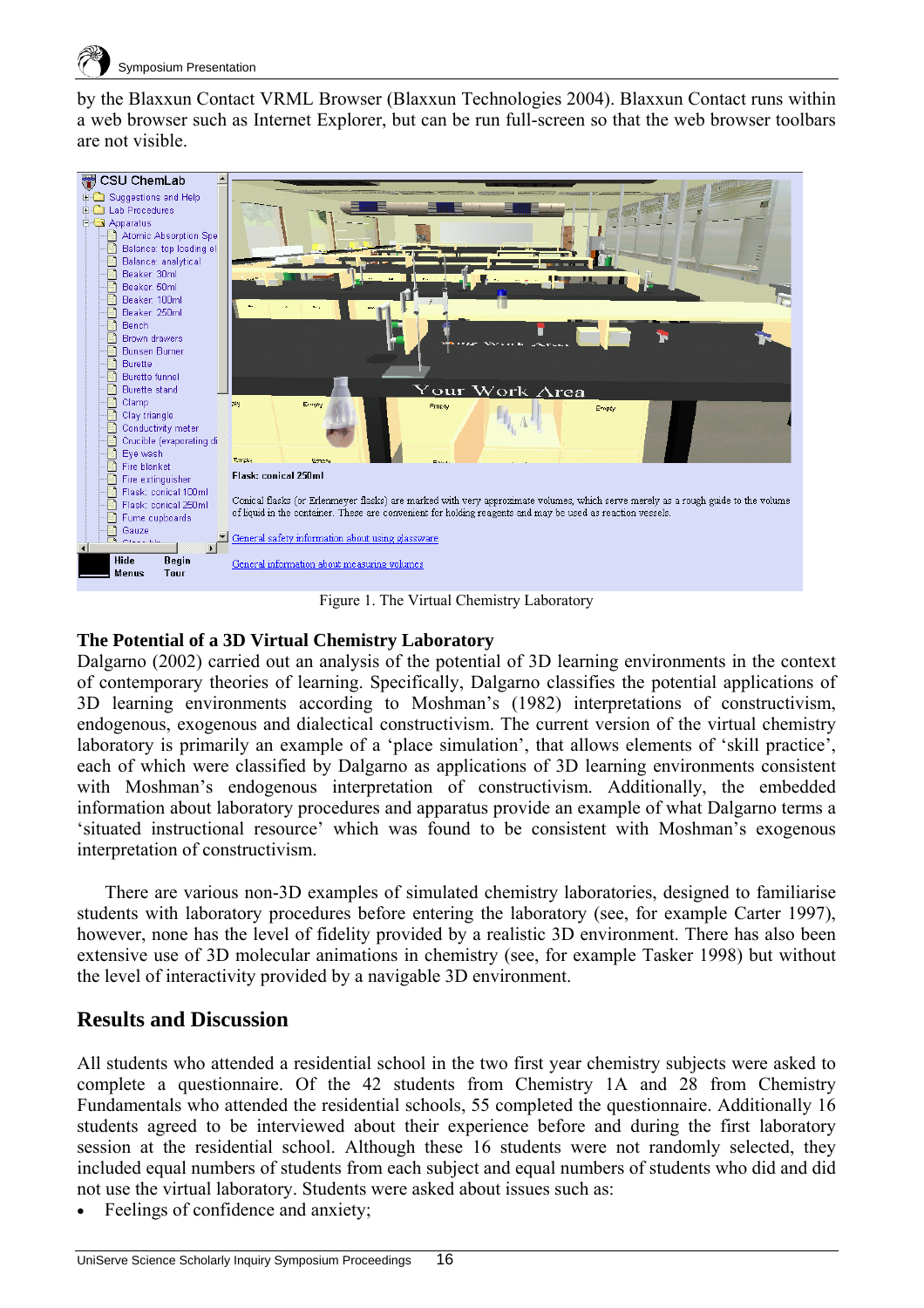- Difficulties in locating, identifying, and using apparatus;
- Prior laboratory experience;

 $\overline{a}$ 

- Ability to focus on underlying chemical concepts during the practical;
- Effect of laboratory partner on confidence; and
- Pre-prac activities contributing to confidence.

The questionnaire was laid out in parts so that only students who had chosen to use the virtual laboratory answered the main set of questions about the effect of the virtual laboratory.

In relation to questions about feelings of confidence and anxiety before the first laboratory session: 23 indicated that they did not feel confident that they would be able to successfully complete the laboratory sessions, compared to 20 who did feel confident, with 12 undecided; and 43 students indicated that they felt anxious about the laboratory sessions compared with 10 who did not and 2 undecided. As expected, a strong negative correlation was found between confidence and anxiety. Males were more likely to indicate that they felt confident than female students. Using a Likert scale where  $7$  = very strongly agree, males averaged 4.87 to females 3.54; the difference was significant (T-test, p=0.001). Burdge and Daubenmire (2001, p. 296) report that research suggests that women are still significantly less self-confident than men in introductory college science classes.

When the responses of those who had used the virtual laboratory were compared to the responses of those who had not, there was no significant difference in relation to level of agreement to statements such as, 'Before the laboratory sessions commenced, I felt confident that I would be able to successfully complete them'. Statistical comparison of the responses of the two groups suggests that using the virtual laboratory prior to the residential school did not have a significant effect on students' levels of confidence or anxiety, nor did it have a significant effect on the indicated ease with which students were able to identify, locate, choose, assemble or operate items of apparatus. More than half of all students indicated that they did not have difficulty identifying, locating, choosing, assembling and operating items of apparatus. However, there was a significant minority who indicated that they did experience difficulties with apparatus. There were differences between male and female responses to questions about difficulty in assembling  $(T-test, p=0.042,$  which is significant) and operating (T-test, p=0.088, significant only at the 90% level) items of apparatus. Male students were more confident in these tasks. Hazel and Baillie (1998, p. 37) suggest that women's lack of technical background and behavioural tendency to 'tinker' less, may be a problem in their science learning.

Understandably, the level of prior laboratory experience influenced student comfort in the practical classes. Students were grouped into three levels of prior experience: recent relevant experience—considered to include laboratory experience (in 1999 or since) in year 11 or 12, TAFE, University, or work; some experience—including any experience not in the first group, e.g., year 10-12, TAFE, University<sup>1</sup> or work experience since 1994; and no experience. Participants with recent, relevant laboratory experience were significantly less likely to indicate that they found it difficult to assemble items of apparatus than participants with 'some experience' (ANOVA, p=0.047).

Overall, students felt that a positive relationship with one's laboratory partner contributes to confidence. This was consistent with our expectations, and further supported by interview data. The opportunities to share the workload and discuss with a partner what steps to undertake can improve confidence. When asked whether they were able to concentrate on the underlying chemistry concepts while performing the experiments, 43.6% of all respondents felt that they were able to, 29.1% indicated that they were not able to, while the remainder were undecided. This is consistent with previous focus groups, in which a number of first year chemistry students discussed developing their understanding later when reviewing and reflecting upon their laboratory experience in relation to theory. Interviews in this study also revealed that a lack of mathematical grounding can detract from students' confidence: they feel that it undermines their ability to progress in chemistry. While

<sup>&</sup>lt;sup>1</sup>Students categorised as having 'recent relevant experience' may have had that recent experience in a laboratory at CSU.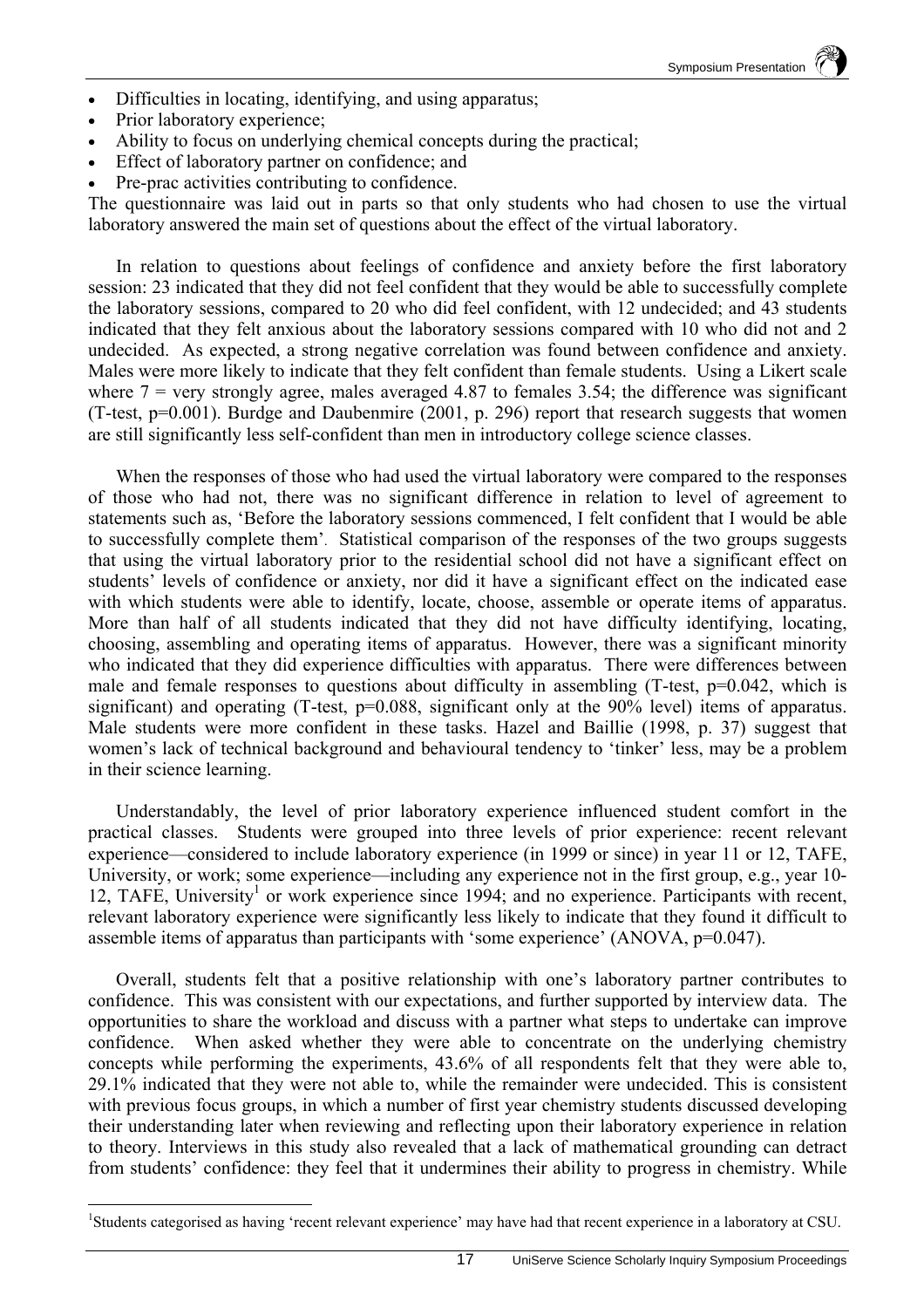

we have known this for some time, we were surprised at the percentage of students who mentioned it and the apparent magnitude of the influence.

Students were asked to rank ten pre-laboratory activities in order of their importance in contributing to their confidence in the first laboratory session. These results are summarized below in Table 1. The preparative activities that students considered most important were pre-reading of the laboratory manual, prior study, pre-lab exercises and pre-reading of the text book. Interviews revealed that students who felt they had a fair grasp of the theory prior to residential school were more confident of success.

Table 1. Student rankings of pre-laboratory activities in order of their importance (respondents were instructed to rank any activities that they had not completed as last; i.e. as unimportant)

| <b>Ranked activity</b>   | <b>Mean</b> | SD <sub>1</sub> | <b>Ranked activity</b>                    | <b>Mean</b> | SD   |
|--------------------------|-------------|-----------------|-------------------------------------------|-------------|------|
| Pre-reading lab manual   | 2.47        | 1.33            | Prior work experience                     | 6.09        | 2.95 |
| Prior study              | 3.15        | 2.00            | e- or online-resources provided with text | 7.26        | 1.61 |
| Pre-lab exercises        | 3.64        | 1.93            | Online resources from lecturer            | 7.45        | 1.57 |
| Pre-reading textbook     | 4.23        | 1.65            | Using virtual lab                         | 7.46        | 2.46 |
| Lectures/tutorials prior | 4.72        | 3.05            | Reading online subject forum postings     | 8.13        | 1.63 |
| to laboratory            |             |                 |                                           |             |      |

A significant difference was noted in the perceived importance of pre-reading the textbook for students of different levels of relevant experience. Students with recent, relevant laboratory experience ranked this 4.78 out of the 10, ranking it of significantly less importance compared to those with some experience, who ranked it 3.33 (ANOVA followed by Post Hoc Tukey's HSD test, p=0.026). Students with no prior experience ranked this factor 3.75.

Several online and electronic resources were available for student preparation: online and CD resources provided with the textbook, online resources posted by lecturers, the forum (asynchronous, electronic discussion forum provided for each CSU subject), and the virtual laboratory. These resources were all low ranking in their contributions to student confidence, and some differences between groups were evident. For example, older students  $($  > 35 years) ranked forum discussions higher than other student age groups. This suggests that older students may get more out of discussions on the forum than the younger age group (ANOVA followed by Tukey's HSD test, p=0.062, which is significant at the 90% level). Hollingworth and McLoughlin (2001) also suggest that willingness to participate in forum discussions relates to maturity.

Males, on average, ranked online resources that came with the text as 7.92, whereas females ranked it 6.88. The difference was significant (T-test, p=0.048). Males were also more likely to use the virtual laboratory in preparation for the residential school: 40% of males compared to 24% of females chose to use it. The very low ranking of the virtual laboratory reflects the fact that only 29.1% of students used it and students were asked to rank activities they had not completed last. Students who used the virtual laboratory rated its importance in contributing to their confidence in laboratory session sixth out of 10 activities, behind pre-reading of the laboratory manual, prior study, pre-reading of the text book, pre-lab exercises and residential school lectures and tutorials, but ahead of prior work experience and use of online resources.

#### **Contribution of the virtual laboratory**

Sixteen students (29.1%) chose to use the virtual laboratory in preparation for the residential school. Only these students responded to a section of the survey that had statements about the value and effect of the virtual laboratory. Those who had chosen to use the virtual laboratory comprised 50% of the younger age group, 28% of the middle age group and 19% of the older age group. Twenty-four percent of the respondents with highly relevant laboratory experience used the virtual lab, compared with 40% of the 'some experience' group and 27% of respondents with no relevant experience. As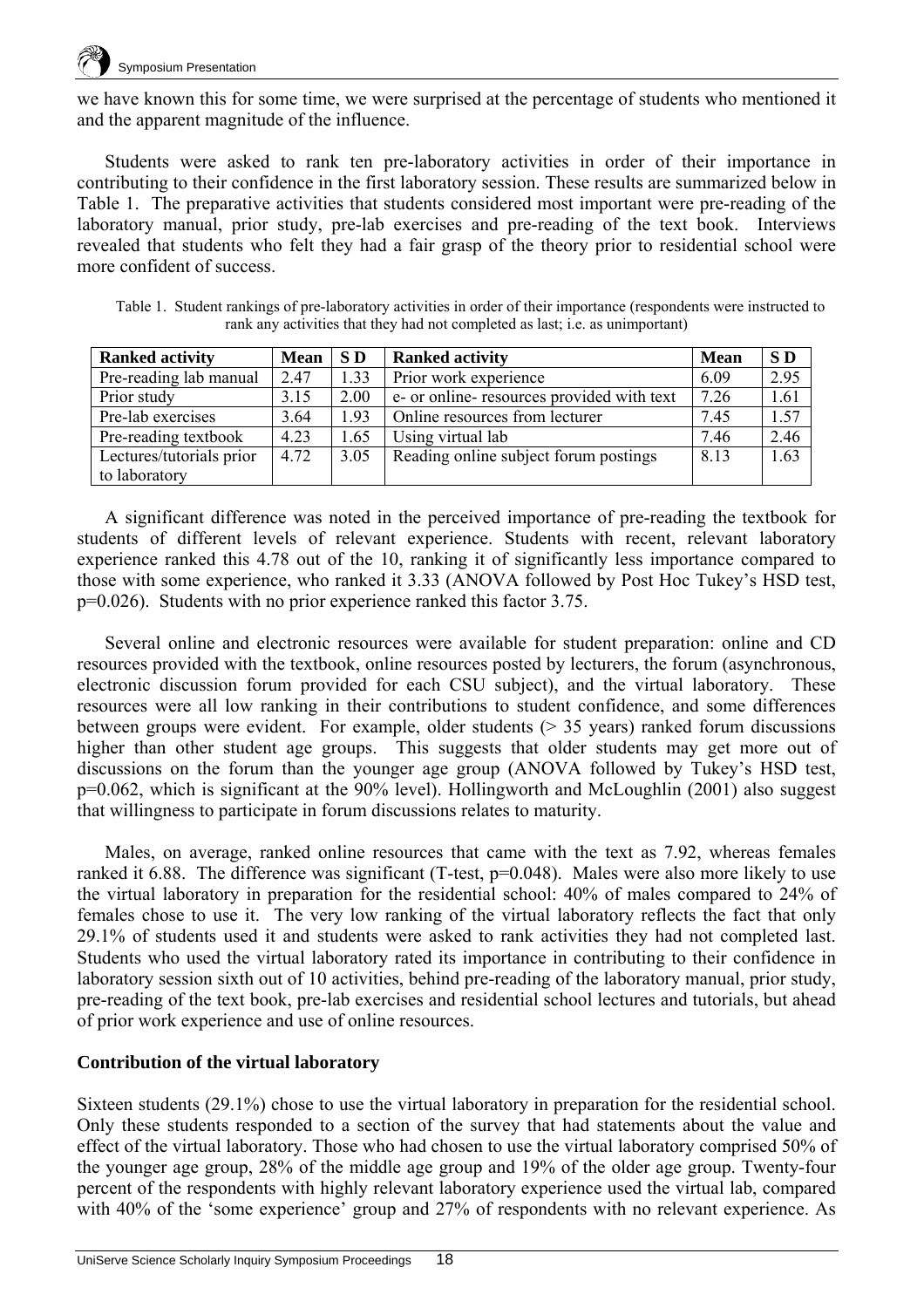previously noted, 40% of male respondents used the virtual lab compared with 24% of female respondents.

Users of the virtual laboratory were generally positive about the value of it in contributing to their confidence and reducing their anxiety about practical work. On average, they found that the virtual laboratory helped them to identify and locate items of apparatus, and to work out which items to use, but not to improve their ability to assemble items and operate items of apparatus. Males (5.40/7.00) were significantly more likely than females (4.33) to indicate that the virtual lab helped them to identify named items of apparatus in the laboratory (T-test, p=0.030).

The age groups of users of the virtual laboratory responded differently to the suggestion that use of the virtual laboratory helped them to select appropriate items of apparatus during the lab session. Students in the younger age group averaged 3.83, middle age group 3.25 and older age group averaged 5.00 (Likert scale where  $7 =$  very strongly agree). A Post Hoc Tukey's test indicated that the difference between the middle age group and the older age group was significant at the 90% level  $(p=0.054)$ , suggesting that students aged  $>35$  were less likely to learn the utility of items of apparatus from the virtual lab. Further analysis is required to determine if prior experience correlates with age or whether there were interactions between age and prior experience in the degree to which participants thought the virtual lab helped them.

Consistent with the findings about confidence in the whole group, male users of the virtual laboratory (5.0/7.0) were significantly more inclined than females (3.9) to agree with the statement 'the virtual lab made me feel more confident' (T-test, p=0.030). Male students were also more likely than females to indicate that they found the use of the virtual laboratory enjoyable (T-test,  $p=0.079$ , which is significant at the 90% level) and to consider the virtual lab valuable as preparation for the lab sessions (T-test, p=0.089, which again is significant only at the 90% level). A preference to prepare by using the virtual lab rather than by reading a laboratory manual was significantly more frequently expressed by male students than females (T-test, p=0.040). Differences were also found for this preference based on level of prior experience: students with recent, relevant experience averaged 4.71, while those with some experience averaged 3.00, and the 'no experience' group averaged 5.00. Interestingly, 9 out of the 16 students who used the virtual laboratory agreed that a video tour of the laboratory would be more valuable than the virtual laboratory as preparation for the laboratory sessions, with 5 undecided and 2 disagreeing. This was surprising because it was anticipated that the ability to carry out simulated tasks in the virtual laboratory would make it more effective than a video as a preparatory tool. Loonat (1996), however, did find 'far-reaching' benefits to the use of a 35 minute pre-lab video with DE chemistry groups.

When asked whether they would recommend that future students use the virtual lab prior to their first laboratory session, 69% of users of the virtual laboratory agreed. It was interesting to find how the level of prior experience influenced the responses to this question: recent, relevant experience averaged 5.14 and those with no experience averaged 5.33, while students with some experience averaged 3.67. Overall, there was also strong support for the statement 'If the virtual lab allowed me to carry out virtual experiments, it would be useful as a resource to prepare for laboratory sessions.' However, this support must be qualified by the fact that the students can only imagine what such virtual experiments may include.

### **Conclusions**

This study, based on the self reporting of students, allowed the development of the following conclusions about the value of preparation in a virtual laboratory.

The levels of confidence and anxiety were found to vary broadly across the cohort. Statistical comparison of those who used the virtual laboratory with those who did not suggests that it had minimal effect on student confidence in their first practical session in the subject, particularly for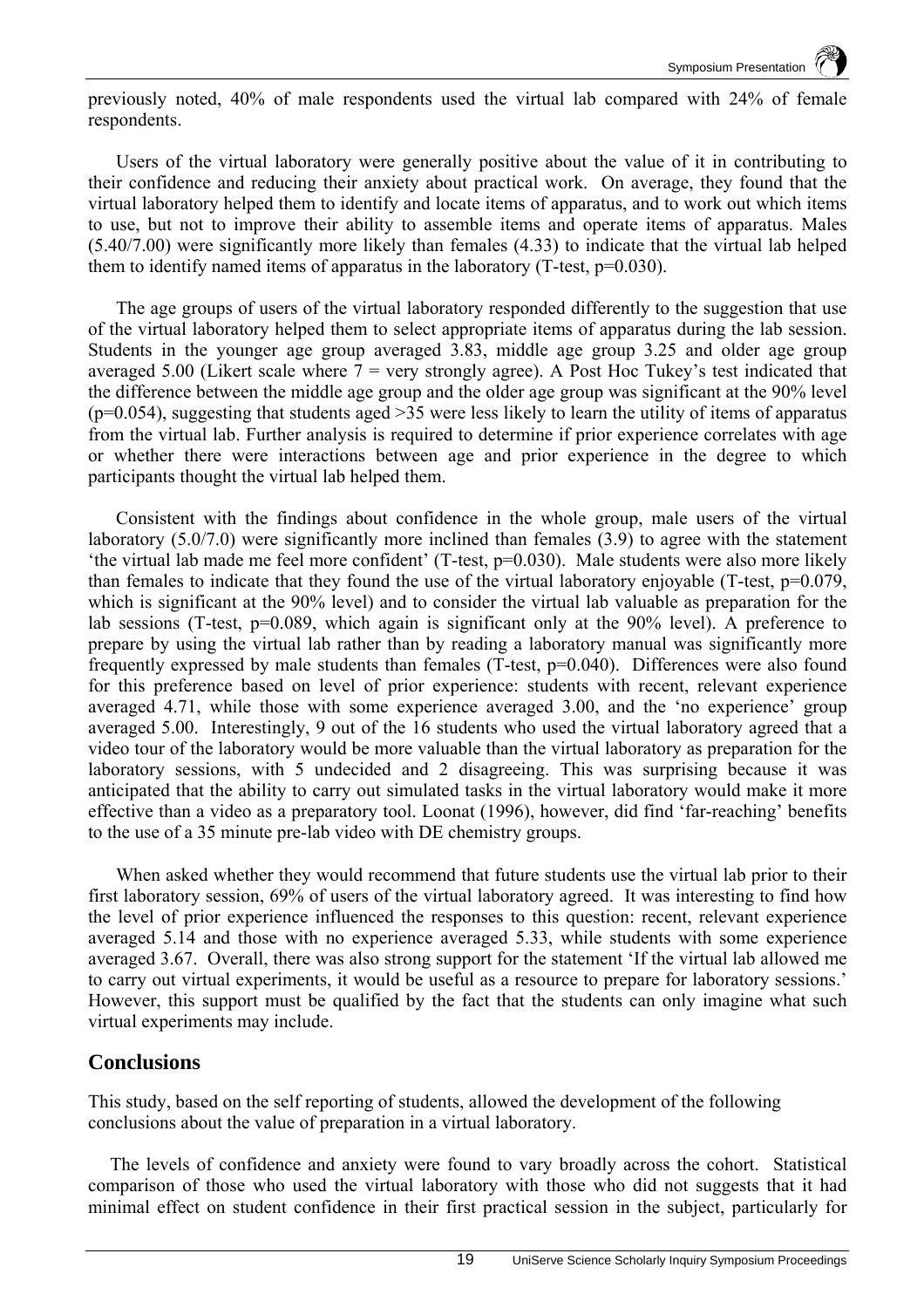

those with no prior laboratory experience. Nevertheless, students who used the virtual laboratory were generally positive about the value of the virtual laboratory in contributing to their confidence and reducing their anxiety about practical work. Many of these students indicated that the virtual laboratory helped them to *locate* items of apparatus, and *to work out which* items to use, which we expect would have improved their confidence. Responses of users indicated, however, that, in its current form, the virtual laboratory provides no improvement in student ability to *assemble* and *operate* items of apparatus. Extensions of the current software are now underway, including the addition of a virtual experiment that includes assembly and operation of the apparatus; we expect this addition will improve student skills in this area.

Younger students appear to perceive more benefits from the virtual laboratory, and are more likely to use it. Older students may not derive as much benefit from virtual laboratory environments constructed like this one; these students report valuing personal interaction more than younger students, and so may benefit less from such isolated resources. One way to address this issue is to allow for multiple students to explore the virtual laboratory together, to view 'avatars' representing other students – we have now begun investigation of such mechanisms. Older students also rate the virtual lab as less effective in developing skills in selecting apparatus for an experiment; it is hoped addition of the virtual experiment noted above will address this issue.

The fact that there was such diverse ranking of important items for student preparation suggests that students utilise a wide range of approaches in their study and preparation for the laboratory. Provision of this resource caters to the particular learning preferences of a minority of students. As such, we consider the virtual laboratory as one of the suite of options available to students, in catering to the range of learning preferences among them. Despite mixed impressions of the virtual laboratory, a large majority of students recommend the use of the virtual laboratory before attending residential school.

These results are likely to be of interest to lecturers in chemistry and other laboratory disciplines, whether teaching on campus or at a distance. A better understanding of the student laboratory experience is essential if we are to ensure that students obtain the maximum possible benefit from their laboratory sessions.

#### **References**

- Blaxxun Technologies. (2004) *Blaxxun Contact 5.1.* [Online] Available: http://www.blaxxun.com/en/products/contact/index.html/ [2004, April 30].
- Burdge, J. and Daubenmire, S. (2001) Raising success rates in freshman chemistry. *Journal of College Science Teaching*, **30**(5), 295-299.
- Carson, G.S., Puk, R.F. and Carey, R. (1999) Developing the VRML 97 International Standard. *IEEE Computer Graphics and Applications,* **19**(2).
- Carter, H. (1997) *Chemistry Prelabs II*. [Online] Available: http://www.ascilite.org.au/awards/1997/lrgproj/prelab.htm [June 28, 2004].
- Crosier, J.K., Cobb, S. V.G. and Wilson, J. R. (2000) Experimental comparison of virtual reality with traditional teaching methods for teaching radioactivity. *Education and Information Technologies,* **5**(4), 329-343.
- Dalgarno, B. (2002) The Potential of 3D Virtual Learning Environments: A Constructivist Analysis. *Electronic Journal of Instructional Science and Technology*, **5**(2).
- Dalgarno, B., Bishop, A.G. and Bedgood, D.R. (2003) The potential of virtual laboratories for distance education science teaching: reflections from the development and evaluation of a virtual chemistry laboratory. In *Improving Learning Outcomes Through Flexible Science Teaching, 2003 UniServe Science Conference, Sydney, Australia*, 90-95.
- Hazel, E. and Baillie, C. (1998) *Improving teaching and learning in laboratories*. HERDSA Gold Guide, Higher Education Research and Development Society of Australasia, Jamison, ACT.
- Hollingworth, R. and McLoughlin, C. (2001) Teaching Tertiary Chemistry by Distance Education: Where We're At and Where We're Going. In M.J.Mahony, D.Roberts and A.Gofers (Eds) *Education Odyssey 2001: Continuing the journey through adaptation and innovation, Collected papers from the 15th Biennial Forum of the Open and Distance Learning Association of Australia*.
- Kennepohl, D. and Last, A.M. (2000) Teaching chemistry at Canada's open university. *Distance Education*, **21**(1), 183- 197.
- Loonat, M.S. (1996) Improving the teaching of practical chemistry at a distance teaching institution. In *Different Approaches: Theory and Practice in Higher Education.* Proceedings HERDSA Conference 1996. Perth, Western